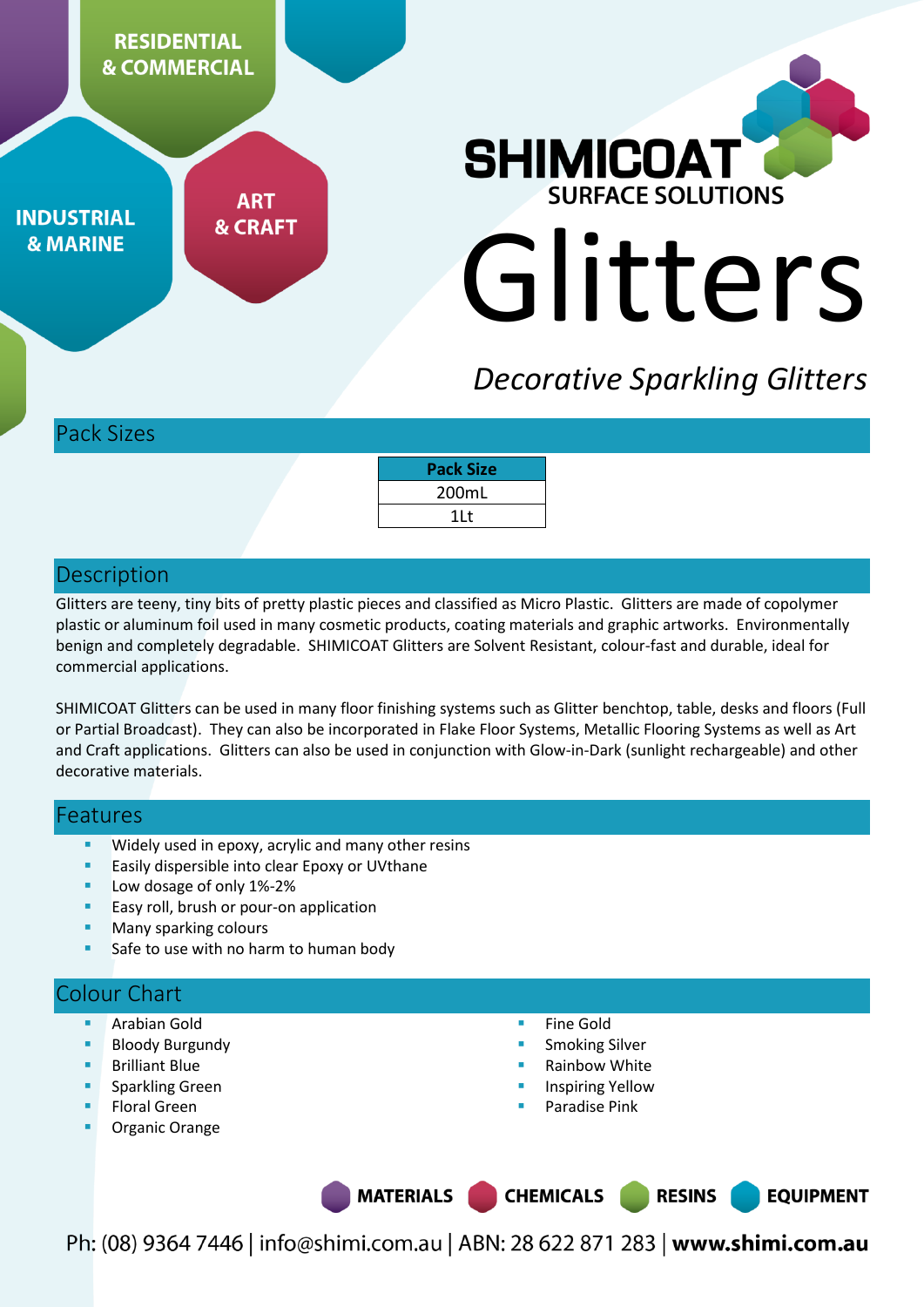

**EQUIPMENT** 

## Usage

Add Up to 10% into Clear Epoxy (100mL/Lt) **Full Broadcast:** Apply 1Lt/sqm using squeegee followed by back rolling **Light Broadcast**: Apply 1Lt/10sqm using roller Dosage may increase or decrease to your desired effect. Glitter Usage: 10-100mL/sqm depending on Glitter density requirements.

# Applications

#### *Cosmetics - Personal Care - Coating - Graphic Arts - Plastic*

Add into Part A resin, mix well then add Part B (curing agent) into the resin. Apply to the surface in your desired method:

- **Pour-On and squeegee to spread over the surface**
- Roll-On using a Roller
- Brush-On using a Brush

# Clean Up

The product is dusty, handle carefully and wife off the surfaces once finished. Use thinner & Diluent (Blend of Solvents) to remove colour stains.

# Preparations

Clean and dry surface. Ensure surface to be coated is free of all dirt, grease, oil, paint, curing agents and other contaminants. Removal of Oil Contamination by degreaser and alkaline cleaning pressure wash Acid-wash to enhanced surface porosity and etch the surface

Ensure moisture free surface. Allow to completely dry, run Dry Test. Place a piece of plastic over a small area, tape the edges and leave for 1 hour. Remove plastic, if there is no moisture on either surface, concrete is sufficiently dry.

Ideally, always consider surface grinding and removal of loose materials. Grinding is always advisable prior to application of all Shimicoat Epoxy products, to maximize adhesion. For further information, please refer to SHIMICOAT Instruction for "Surface Preparations".

| <b>Specifications</b>                      |                                                      |  |  |  |  |
|--------------------------------------------|------------------------------------------------------|--|--|--|--|
| Physical & Chemical properties of Glitters |                                                      |  |  |  |  |
| Colour                                     | Available in many colours, see Glitters Colours      |  |  |  |  |
| <b>Materials</b>                           | Micro colourful plastic pieces, Decorative Materials |  |  |  |  |
| <b>Packing Density</b>                     | $0.5$ Kg/Lt                                          |  |  |  |  |
| <b>Solubility in Water</b>                 | Insoluble                                            |  |  |  |  |
| <b>Solubility in Resin/Solvent</b>         | Insoluble                                            |  |  |  |  |

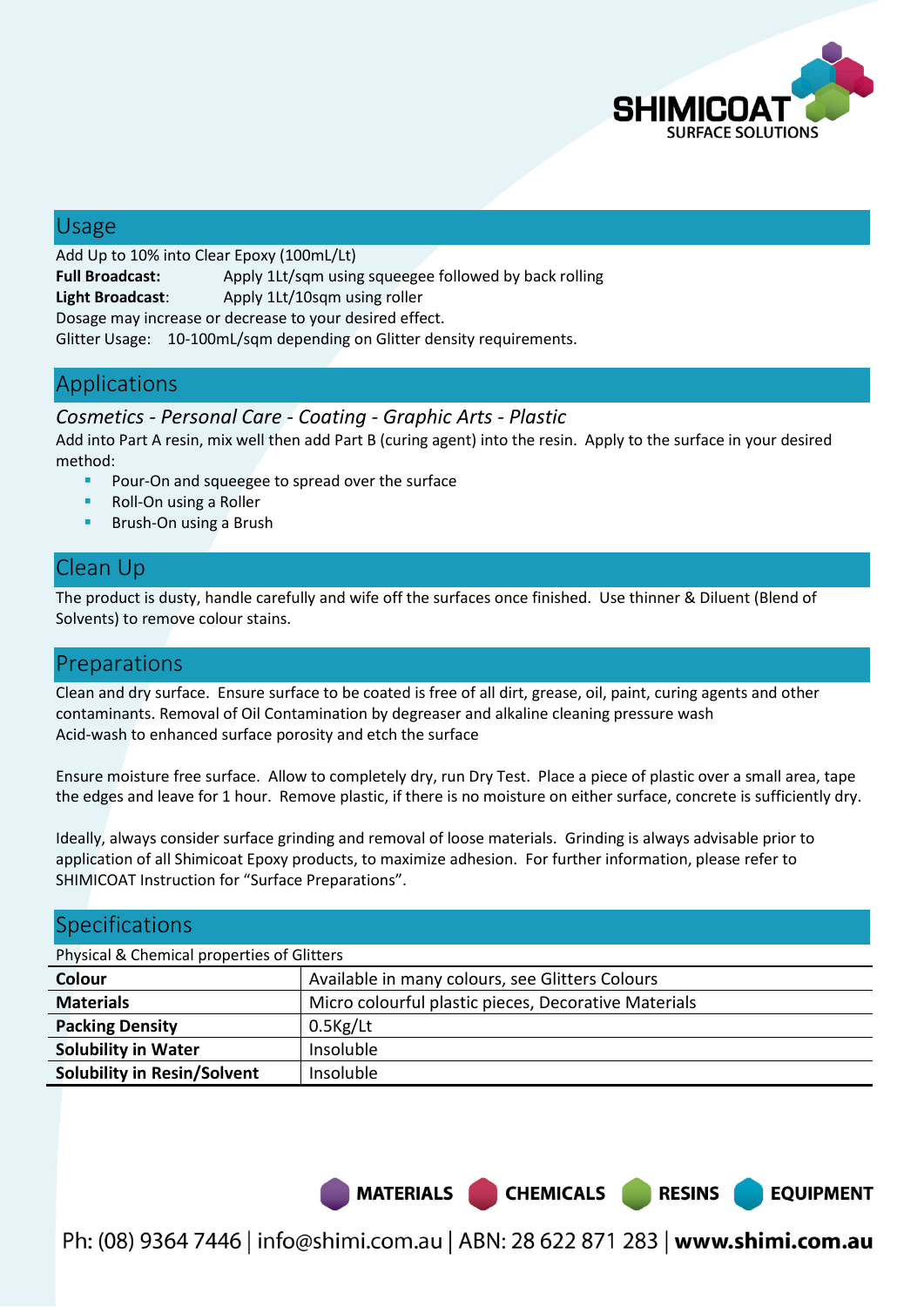

**EQUIPMENT** 

|                |                   | Media                            | Reagent                                        | Rating           |
|----------------|-------------------|----------------------------------|------------------------------------------------|------------------|
|                |                   |                                  | Hydrochloric Acid                              | А                |
|                |                   |                                  | Sulphuric Acid                                 | $\boldsymbol{A}$ |
|                |                   | Acids                            | Acetic Acid                                    | А                |
|                |                   |                                  | Nitric Acid (10% max)                          | $\boldsymbol{A}$ |
|                |                   |                                  | Phosphoric Acid (25% max)                      | A                |
|                |                   |                                  | Sodium Hydroxide                               | A                |
| <b>Alkalis</b> |                   |                                  | Ammonium Hydroxide                             | A                |
|                |                   |                                  | Potassium Hydroxide                            | $\boldsymbol{A}$ |
|                |                   |                                  | Sodium Hypochlorite (Bleach)                   | $\mathbf{A}$     |
|                |                   |                                  | Xylene                                         | A                |
|                |                   |                                  | Methyl Ethyl Ketone (MEK)                      | А                |
|                |                   | Solvents                         | Diesel                                         | А                |
|                |                   |                                  | Ethanol                                        | A                |
|                |                   |                                  | Acetone                                        | А                |
|                |                   |                                  | Kerosene                                       | А                |
|                |                   |                                  | Petrol                                         | A                |
|                |                   |                                  | Wine & Beer                                    | А                |
| <b>Code</b>    | <b>Resistance</b> |                                  | <b>Description</b>                             |                  |
| A              | Excellent         | Suitable for Long term immersion |                                                |                  |
| B              | Good              |                                  | Suitable for Short-term immersion (Max 3 days) |                  |

Specific resistance properties of SHIMICOAT Glitters, in harsh chemicals.

Resistance properties of SHIMICOAT Glitters in various media:

Indicative reference only. Tested in laboratory conditions at 25°C.

D | Danger | Not Recommended

C | Caution | Very short contact time is OK, spill and splash

| <b>Heat Resistant</b> | $<$ 70°C – Melt at high Temp                                      | <b>Alkalis</b>            | Resist Short term immersion in<br>all alkalis.                                     |
|-----------------------|-------------------------------------------------------------------|---------------------------|------------------------------------------------------------------------------------|
| <b>Solvents</b>       | Highly resistant to most<br>hydrocarbon solvents and<br>alcohols. | <b>Salts &amp; Brines</b> | Resist continuous or long-term<br>immersion in all Salts & Brine<br>systems.       |
| <b>Acids</b>          | Resist splash and spills in all<br>acids.                         | Water                     | Excellent resist to continuous or<br>long term immersion in fresh &<br>Salt Water. |

MATERIALS CHEMICALS RESINS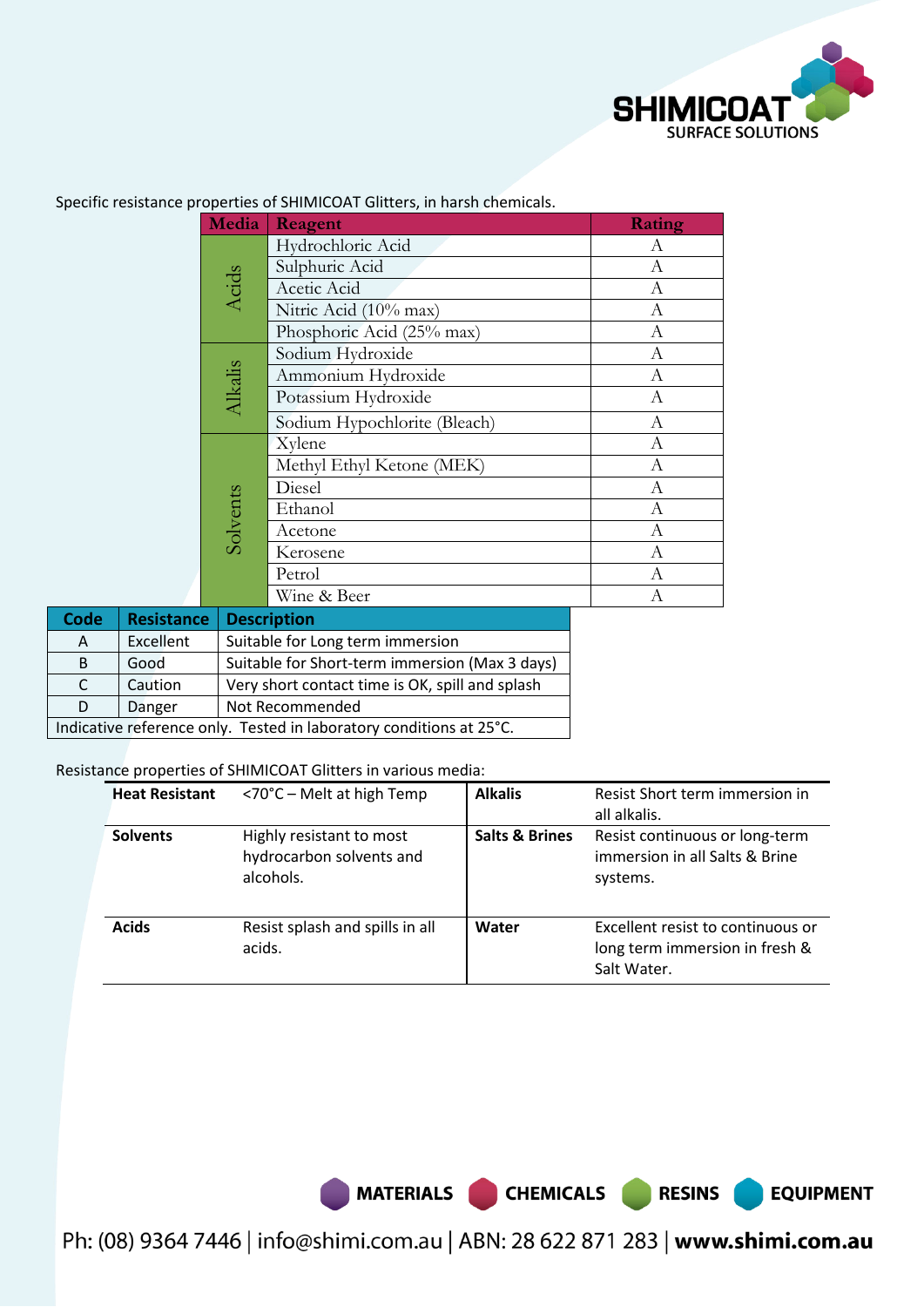

## Direction

Glitters can be used as part of many flooring finishing systems such as Full or Partial Broadcast Epoxy Glitter System, Seamless Flooring, Flake Floor Finishing Systems, Metallic Flooring Systems as well as in Art and Craft applications. Glitters can also be used in conjunction with Glow-in-Dark (sunlight rechargeable) and other decorative materials.

# Glitter Epoxy Floor

## *An Installation Guide*

Glitters can be used as part of many flooring finishing systems such as Pure Glitter System, Seamless Flooring, Flake Finishing Floor Systems, Metallic Flooring Systems as well as in Art Works. Following is a step by step guide to install Epoxy Glitter Floor Finishing System using Shimicoat Products and Materials over concrete, wood and metal surface floor. Glitters can be used as part of many flooring finishing systems such as Pure Glitter System, Seamless Flooring, Flake Finishing Floor Systems, Metallic Flooring Systems as well as in Art Works.

#### Products and Materials

- **Epoxy Repair Kit**
- Basecoat Epoxy "Premium Tinted Epoxy in your choice of colour"
- Glitter in your choice of colour and design
- Ultra Clear Epoxy Topcoat (Indoor), UV Resistant Topcoat (Outdoor)
- **•** Diluent / Thinner

#### Tools:

- **Electric mixer or stick for missing resin**
- **Brush and Rollers**
- Extendable Handle / Pole
- **Vacuum or blower to clean up the surface**
- **Spike shoes**

**NOTE:** The mix procedures below are indicative guidelines/suggested proportions only. Adjustments can be made based on your personal preference/application. Always use a test piece first.

#### Surface Preparations:

- 1. Prepare the floor by concrete grinding, surface sanding and removal of surface materials.
- 2. Use Epoxy Repair kit as required to fill any cracks, holes or damages on the surface.
- 3. Ensure the surface is perfectly clean and free of oil and grease. If grinder is unavailable, acid wash and make sure you wash, rinse and flush with detergent to neutralize the surface and remove all acid residue.
- 4. Vacuum and/or blow out to remove dust from the surface.
- 5. Tape all around the walls and cover all surfaces that you wish NOT to be epoxy coated.
- **NOTE:** For further information on surface preparation, please refer to our brochure, website or contact Shimicoat technical representative.

#### Basecoat Application:

- 1. Mix basecoat epoxy in small portion that you can manage to apply. Premium Tinted Epoxy has a maximum of 40min Pot Lift, plan to complete your application within 30minuts allowing a few minutes for unexpected situations.
- 2. Ideally, we recommend mix 3Lt of Part A and 1Lt of Part B (4Lt blend) for one or two people working on a small double garage floor.
- 3. Apply the basecoat epoxy to corners, edges first then the main floor.
- 4. Let it cure. 2-3 hours for Fast Floor, 8-12 hours for normal curing epoxy.

MATERIALS CHEMICALS RESINS

**EQUIPMENT**